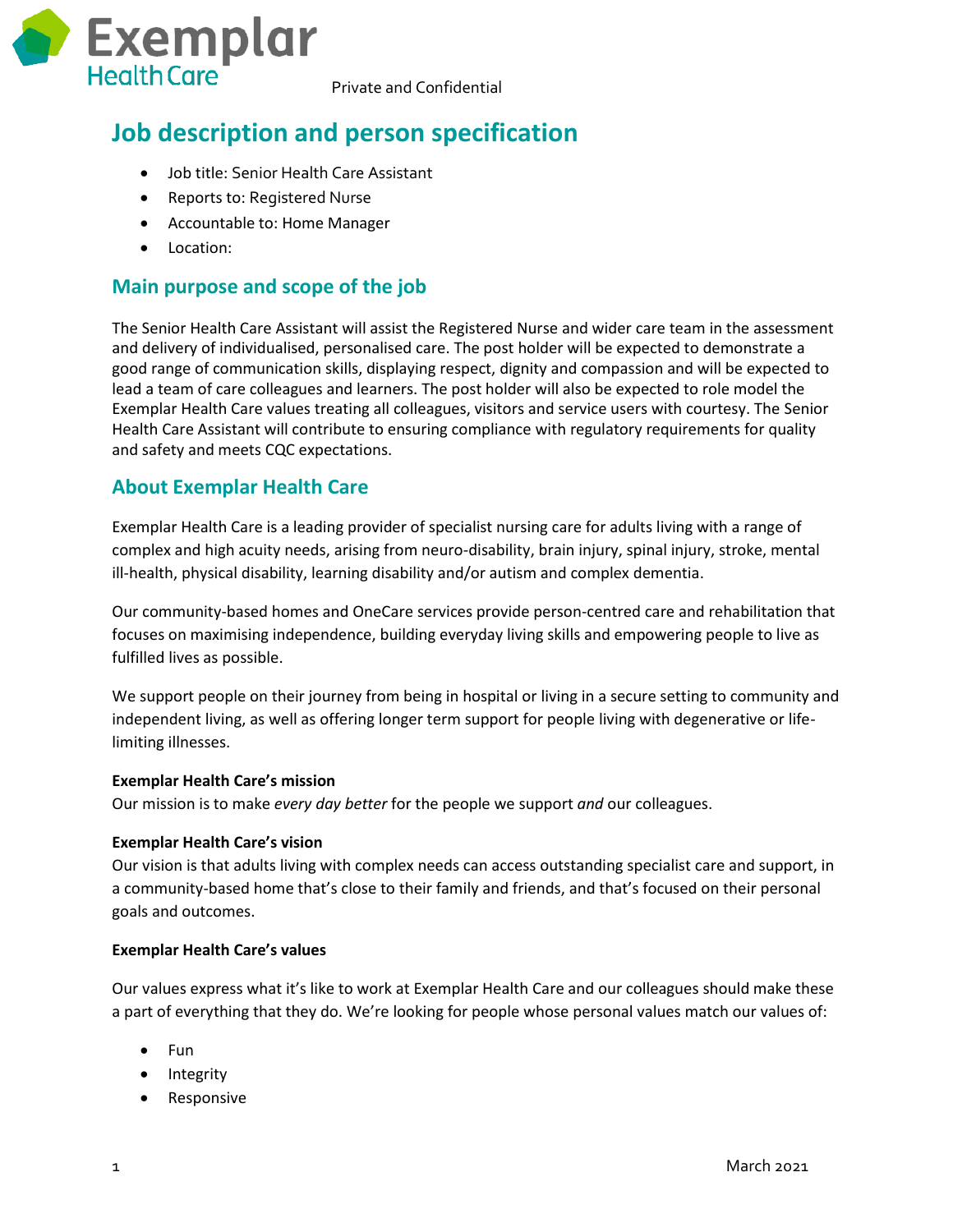

- Success
- Teamwork

Read more about our values [here](https://www.exemplarhc.com/about-us/our-values)

## **Key responsibilities**

- Assist the registered nurse and the wider care team in the delivery of service user care and take responsibility to oversee care colleagues in the implementation and evaluation of that care, and ensure that documented plans of care are followed.
- You will be expected to undertake personal care of male and female service users as part of the role which could include washing, dressing, providing support with toileting and if required continence care, oral care, grooming, use of specific equipment to move a service user safely and supporting service users to eat and drink.
- To provide advice and education to service users, colleagues and learners within the home as required and within the scope of your role.
- To promote and maintain communication networks across and throughout the multidisciplinary team both within and external to the home.
- Be able to prioritise their own workload and of those working with them such as learners and Health Care Assistants.
- Assist the nurse to delegate what colleagues to what duties and ensure the smooth running of the unit.
- Recognise when service users or colleagues may need additional support or training and alert the nurse/management team to this.
- Carry out nursing care to the highest possible standard according to Exemplar Health Care Policies and Practice and Clinical Guidelines. This requires a thorough understanding of policies and guidance related to for example: infection control, hygiene and individualised needs and care requirements.
- To ensure that all equipment is maintained and any faults immediately reported.
- To ensure their own practice is compliant with regulatory requirements for quality and safety, and to work as an integral part of the colleagues' team to ensure the home meets CQC's fundamental standards.
- To be familiar with the Fundamental Standards set out in the Health and Social Care Act 2008, and CQC's expectations for a safe, effective, compassionate, high-quality care service.
- To line manage Health Care Assistants and contribute to handovers.

# **Health and safety**

As an employee of Exemplar Health Care Health Care, the post holder has a duty under the Health and Safety at Work Act 1974, to: -

- Take reasonable care of the health and safety of themselves and all other persons who may be affected by their acts or omissions at work.
- Co-operate with their employer to ensure compliance with Health and Safety legislation and the Health and Safety policies and procedures of the service, not intentionally or recklessly interfere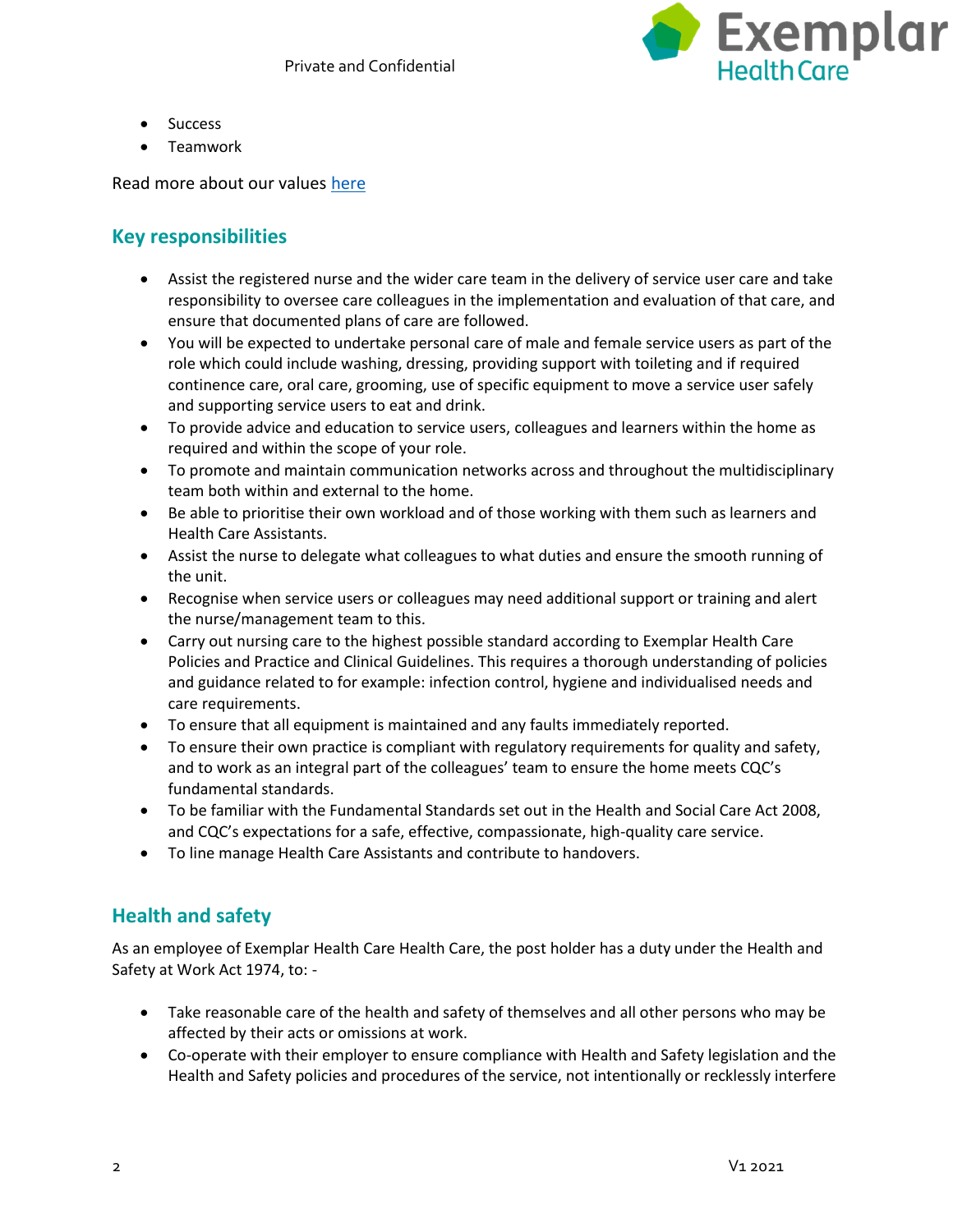

with, or misuse, anything provided in the interests of health, safety, or welfare, in pursuance of any of the relevant statutory provisions.

- Recognise the personal right of the service user to positive risk taking in promoting their own recovery, working within identified guidelines.
- Have a general duty to take reasonable care for the health and safety of self and others who may be affected by their acts or omissions at work. All safety rules, regulations and codes of practice relating to the work area should be observed.
- Report all accidents, dangerous occurrences, incidents and hazards in line with company policy.
- Respect confidentiality relating to information gained through employment with the organisation and to ensure information is not disclosed to any unauthorised person/agency.

## **Safeguarding**

Colleagues are required to take responsibility in all areas of work for safeguarding people at risk (both adults and children) from any form of abuse or neglect. When delivering care and support, colleagues are required to comply with the requirements of legislation relating to care in the UK, including the Care Act (2014) and Mental Capacity Act 2005, which incorporates the Deprivation of Liberty Safeguards (DoLS).

To comply with the Exemplar Health Care Safeguarding Children and Adults policies, procedures and protocols, all individual colleagues (paid or unpaid) have a duty to safeguard and promote the welfare of children, young people and vulnerable adults

This will require you to:

- Ensure you are familiar with and comply with local Child Protection Procedures and protocols for promoting and safeguarding the welfare of children and young people.
- Ensure you are familiar and comply with the Local Multi Agency Safeguarding Vulnerable Adults plans and procedures.
- Ensure you are familiar and comply with local protocols and systems for information sharing.
- Know the appropriate contact numbers and required reporting lines.
- Participate in required training and supervision.
- Comply with required professional boundaries and codes of conduct.

Exemplar Health Care is committed to safeguarding all children and vulnerable adults and expects all colleagues and volunteers to share this commitment.

### **Data protection**

The post holder must at all times respect the confidentiality of information in line with the requirements of the UK Data Protection Act 2018 and the General Data Protection Regulation (GDPR) 2018. This includes, if required to do so, obtain, process and/or use information held on a computer in a fair and lawful way, to hold data only for the specified registered purposes and to use or disclose data only to authorised persons or organisations as instructed.

This job description may be subject to review and appropriate modification. The post holder may be required to undertake other relevant and appropriate duties as reasonably required.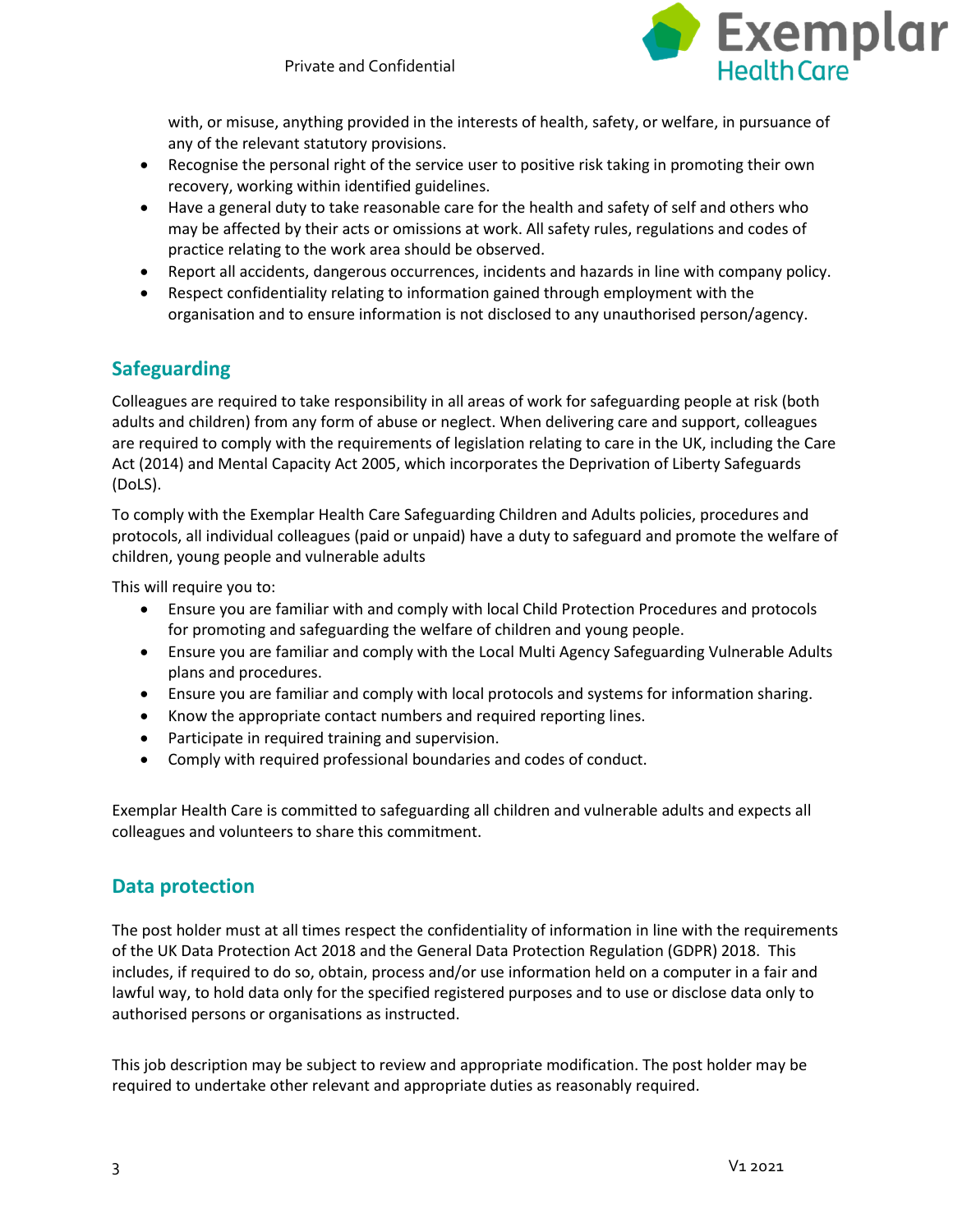

# **General**

All colleagues are required to undertake the following:

- Carry out other duties as will, from time to time, be directed
- To fully comply at all times with the company policies and procedures and to take responsibility for own actions/inactions
- Undertake appropriate training and development to ensure statutory compliance and maintain appropriate professional registration
- To share and model the company values and expected behaviours at all times
- Participate in PDR/appraisal and supervision processes within the statutory guidelines
- To participate in all employee engagement activities including team, departmental or other staff meetings as required and contribute to company staff survey

I confirm I have read and understand this Job Description.

Name of post holder: …………………………………..

Signature: **manufacture: with the manufacture:**  $\cdots$  **manufacture: with the manufacture:**  $\cdots$ 

Date: **manufacturer with the contract of the contract of the contract of the contract of the contract of the contract of the contract of the contract of the contract of the contract of the contract of the contract of the**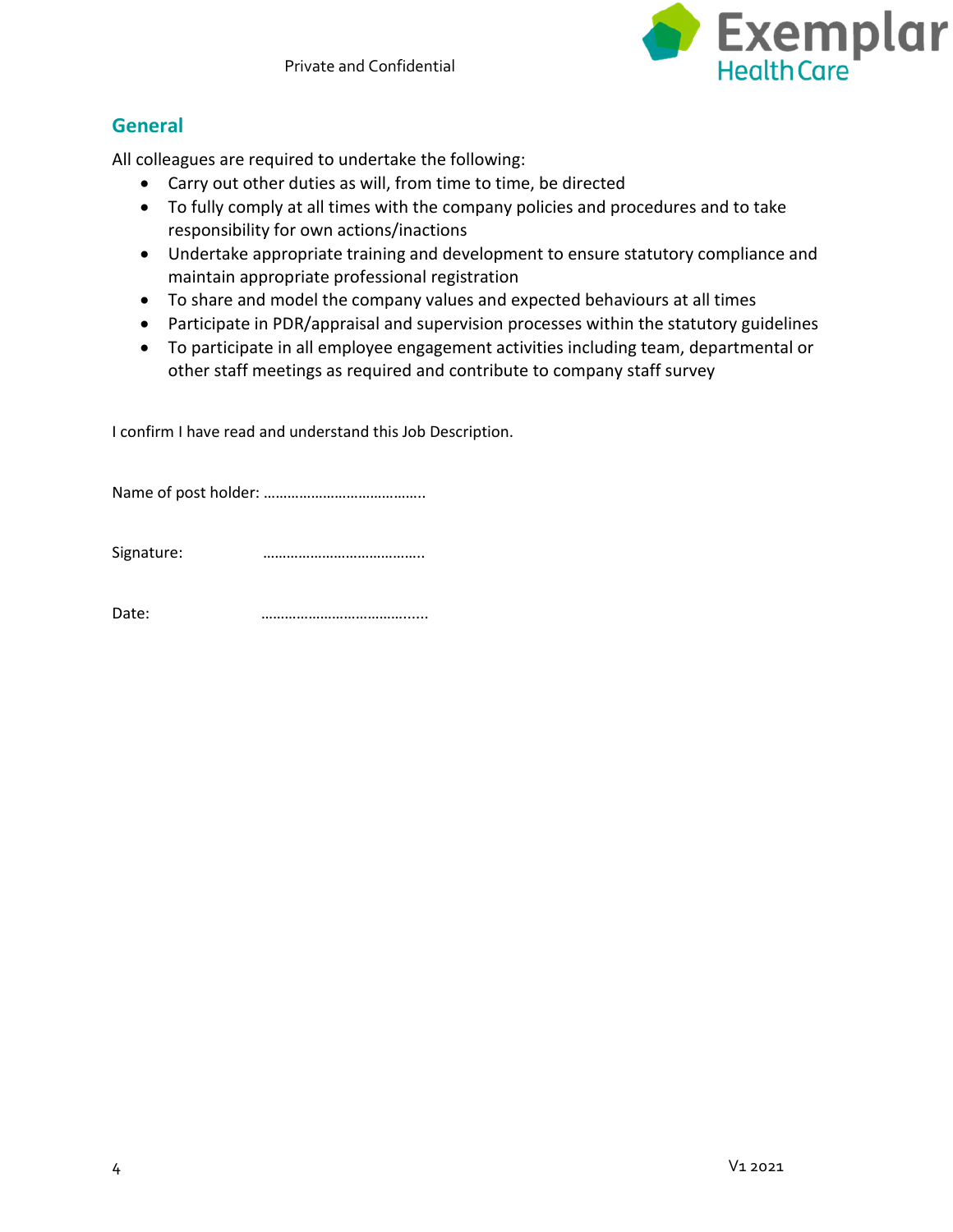

# **Person specification – Senior Health Care Assistant**

| Qualification                    | <b>Essential</b> | <b>Desirable</b> | How assessed                   |
|----------------------------------|------------------|------------------|--------------------------------|
| NVQ level 3 in health & social   | Yes              |                  | Application form/ Certificates |
| care                             |                  |                  |                                |
| Maths and English grade C or     | Yes              |                  | Application form/ Certificates |
| above or Functional Skills level |                  |                  |                                |
|                                  |                  |                  |                                |

| <b>Skills and experience</b>    | <b>Essential</b> | <b>Desirable</b> | <b>How assessed</b>         |
|---------------------------------|------------------|------------------|-----------------------------|
| Delivery of personalised care   | Yes              |                  | Application form/ Interview |
| either in a similar health care |                  |                  |                             |
| environment or in the role of a |                  |                  |                             |
| 'carer'                         |                  |                  |                             |
| Coaching and Mentoring of       | Yes              |                  | Application form/ Interview |
| others                          |                  |                  |                             |
| <b>Demonstrates Continuous</b>  | Yes              |                  | Application form/ Interview |
| Improvement                     |                  |                  |                             |
| Works under own initiative,     | Yes              |                  | Application form/ Interview |
| but knows when to escalate      |                  |                  |                             |
| Excellent communication skills; | Yes              |                  | Application form/ Interview |
| written and verbal              |                  |                  |                             |
| <b>Time Management skills</b>   | Yes              |                  | Application form/ Interview |
| Basic first aid knowledge       | Yes              |                  | Application form/ Interview |
| Previous supervisory            |                  | Yes              | Application form/ Interview |
| experience within health care   |                  |                  |                             |
| Understanding of regulatory     |                  | Yes              | Application form/ Interview |
| requirements for quality and    |                  |                  |                             |
| safety and meet CQC             |                  |                  |                             |
| Ability to plan allocate and    | Yes              |                  | Application form/ Interview |
| delegate                        |                  |                  |                             |
| Ability to deal with conflict   | Yes              |                  | Application form/ Interview |
| Adaptable to change             | Yes              |                  | Application form/ Interview |
| Flexibility - including being   | Yes              |                  | Interview                   |
| able to cover shifts in other   |                  |                  |                             |
| local homes                     |                  |                  |                             |
| Self-Motivating                 | Yes              |                  | Application form/ Interview |
| Can-do attitude                 | Yes              |                  | Application form/ Interview |